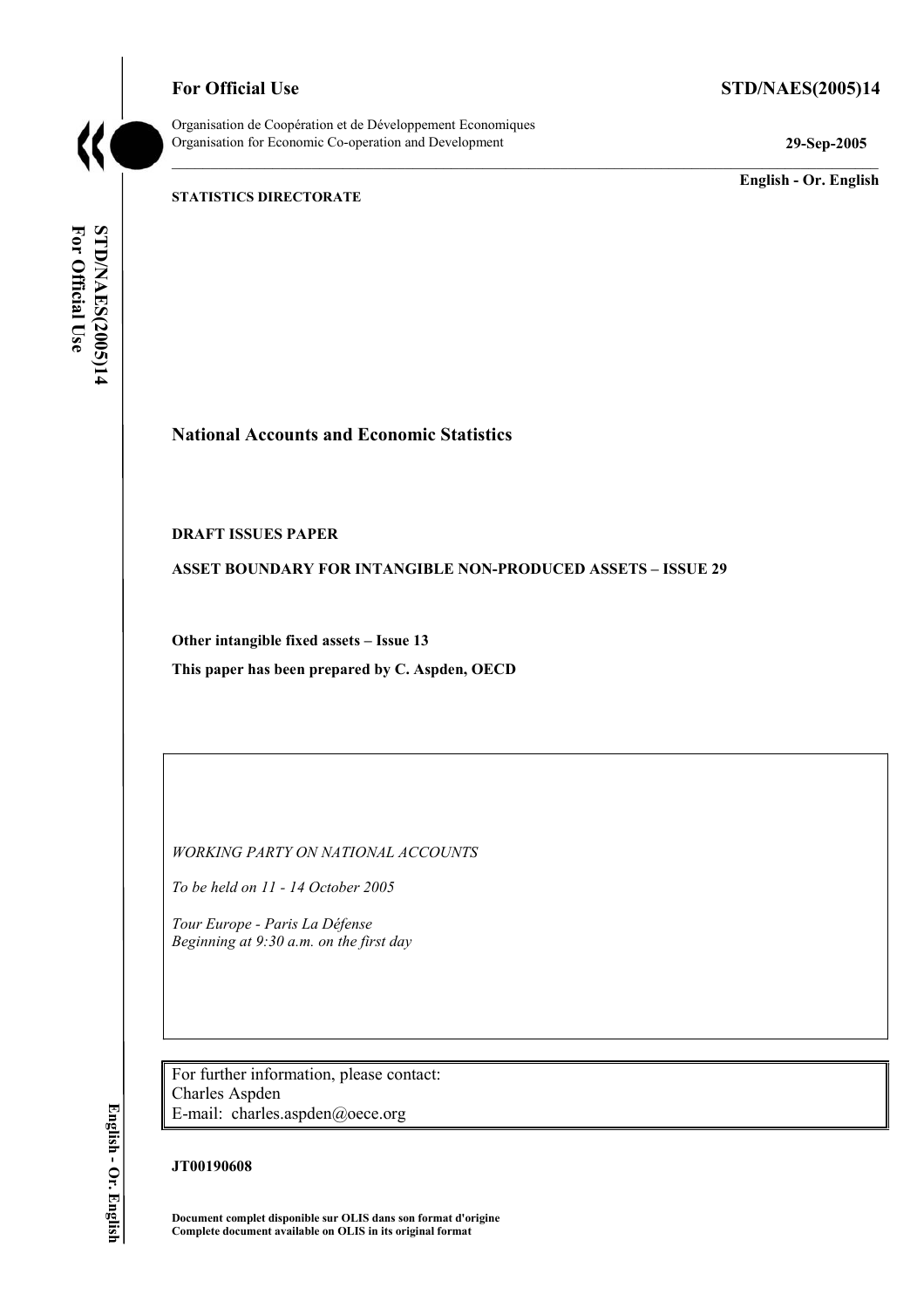#### **DRAFT ISSUES PAPER**

## **ASSET BOUNDARY FOR INTANGIBLE NON-PRODUCED ASSETS – ISSUE 29**

#### **Other intangible fixed assets – Issue 13**

#### **Canberra II meeting, Geneva, September 2005**

Charles Aspden, OECD

#### **Executive summary**

1. This paper deals with two issues *Asset boundary for intangible non-produced assets* and *Other intangible fixed assets*. The first issue concerns the question, "should instruments involving the securitisation of future receipts of government be recorded as intangible non-produced assets?" It is argued in the paper that they should not and the definitions given in the SNA should make that clear. Furthermore, it is proposed that the category "other intangible non-produced assets" should be eliminated. The second issue concerns what is meant to be included in the asset category "other intangible fixed assets". The description given in the 1993 SNA implies it is the output of R&D that has not been patented but to which access is restricted to the unit concerned. With the decision to record all expenditure on R&D that is protected as fixed capital formation, this category appears to be redundant. Accordingly, it is recommended that it be eliminated.

#### *Recommendations*

- 2. There are three recommendations:
- i) The definition of an asset and the definition of an intangible non-produced asset given in the SNA should make clear that the securitisation of government revenue and expected future government revenue are not assets in the system.
- ii) The category "other intangible non-produced assets" should be eliminated, and the category "leases and other transferable contracts" should be redefined to exclude the requirement of transferability.
- iii) The category "Other intangible fixed assets" should be eliminated.

#### **Introduction**

3. *Asset boundary for intangible non-produced assets* (issue 29) concerns the question, "should instruments involving the securitisation of future receipts of government be regarded as intangible nonproduced assets?", and *Other intangible fixed assets* (issue 13) concerns the question, "what is intended to be included in this category?" We begin by addressing issue 29.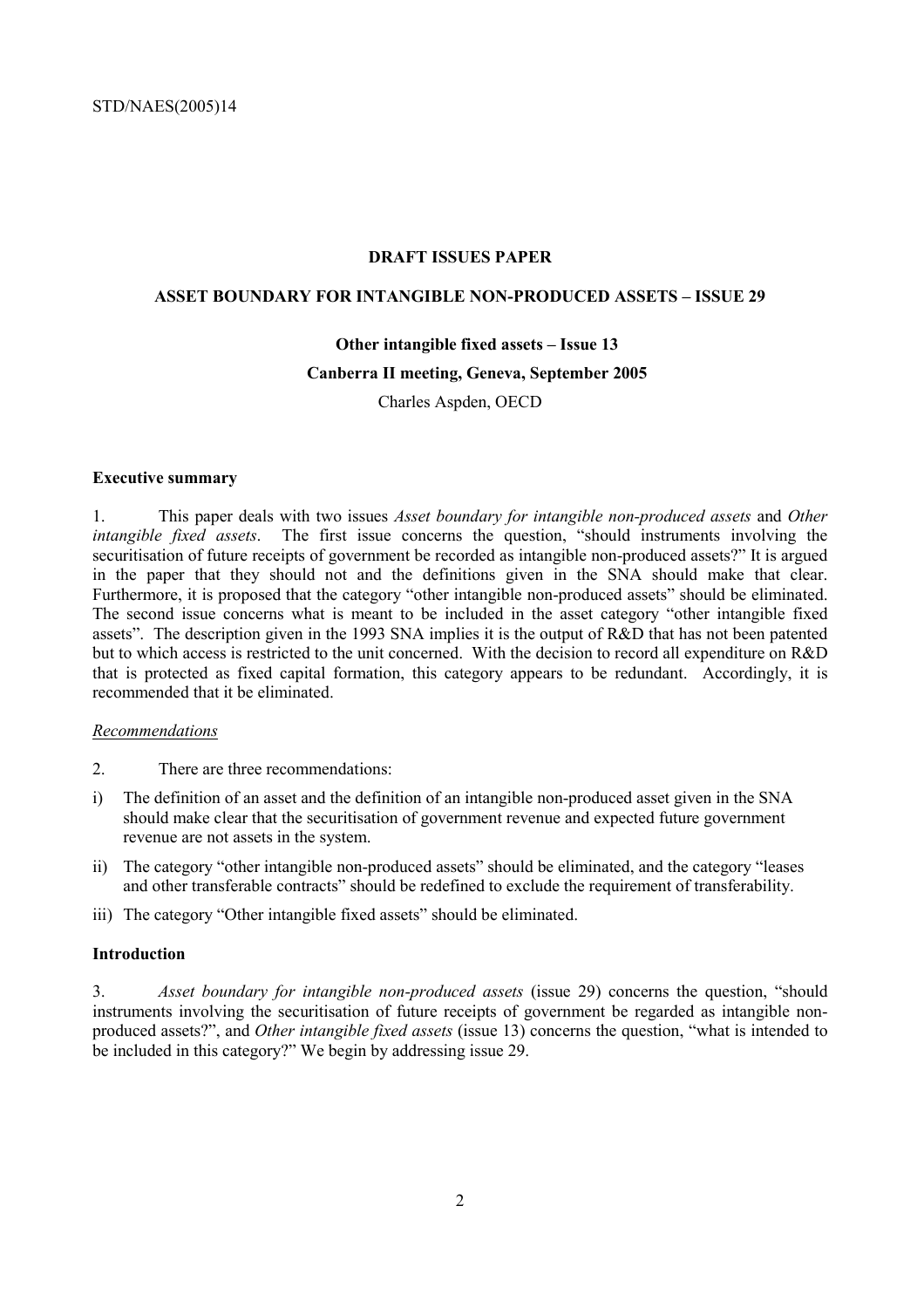## **Asset boundary for intangible non-produced assets**

## *Background*

4. This issue arose when some European governments raised money by securitising future income receipts. Eurostat's Manual on Deficit and Debt gives the following definition of securitisation (underlined by the author of the present paper): "*Securitisation is where a unit, named the originator, transfers the ownership rights over financial or non-financial assets, or the right to receive specific future flows, to another unit named the securitisation unit, that pays the originator from its own source of financing*." Typically, there is securitisation when the originator receives a payment today from the transfer of ownership rights to a securitisation unit (often a Special Purpose Vehicle) of an asset or of a series of future flows of receipts. The payment is financed by the securitisation unit by the issuance of securities (thus the name "securitisation") that are backed on the assets or on the specific future flows.

5. One example of securitisation was the transfer of ownership rights by a government of the future receipts of its public lottery. In this case, the securitisation unit issued securities backed on the future earnings of the lottery and paid the government with the proceeds of this issuance.

6. Should such transactions be recorded as the sale of an asset or as borrowing by government? Eurostat has developed a set of rules for deciding such matters, but it was not helped in doing so by the definitions given by the 1993 SNA regarding intangible non-produced assets: they are not clear cut and are open to different interpretations. Before proceeding further it is pertinent to review the current situation with intangible non-produced assets and the recent decisions concerning them made by the AEG.

7. The intangible non-produced asset category currently comprises the following:

- Patented entities
- Leases and other transferable contracts
- Purchased goodwill
- Other intangible non-produced assets

## *Patented entities*

8. With the agreement of the AEG to record expenditures on R&D as GFCF, patented entities will no longer be recognised as non-produced assets in the system and they will be subsumed into R&D produced assets.

## *Leases and other transferable contracts*

9. The SNA says that an asset in this category exists if the lessee has the right to convey the lease to a third party independently of the lessor. The Canberra II Group has agreed recently that if the free market price of an asset exceeds the payment due under a lease then an asset should be recorded when the sale of the lease is legally and practically realisable. In the case of payments to government to undertake an activity with no underlying asset, the Canberra II has agreed that they be treated as prepayments of a tax.

## *Purchased goodwill*

10. This is a catchall of assets not recognised by the SNA elsewhere that account for the difference between the sale price of an enterprise as a going concern and the sum of its assets less liabilities. The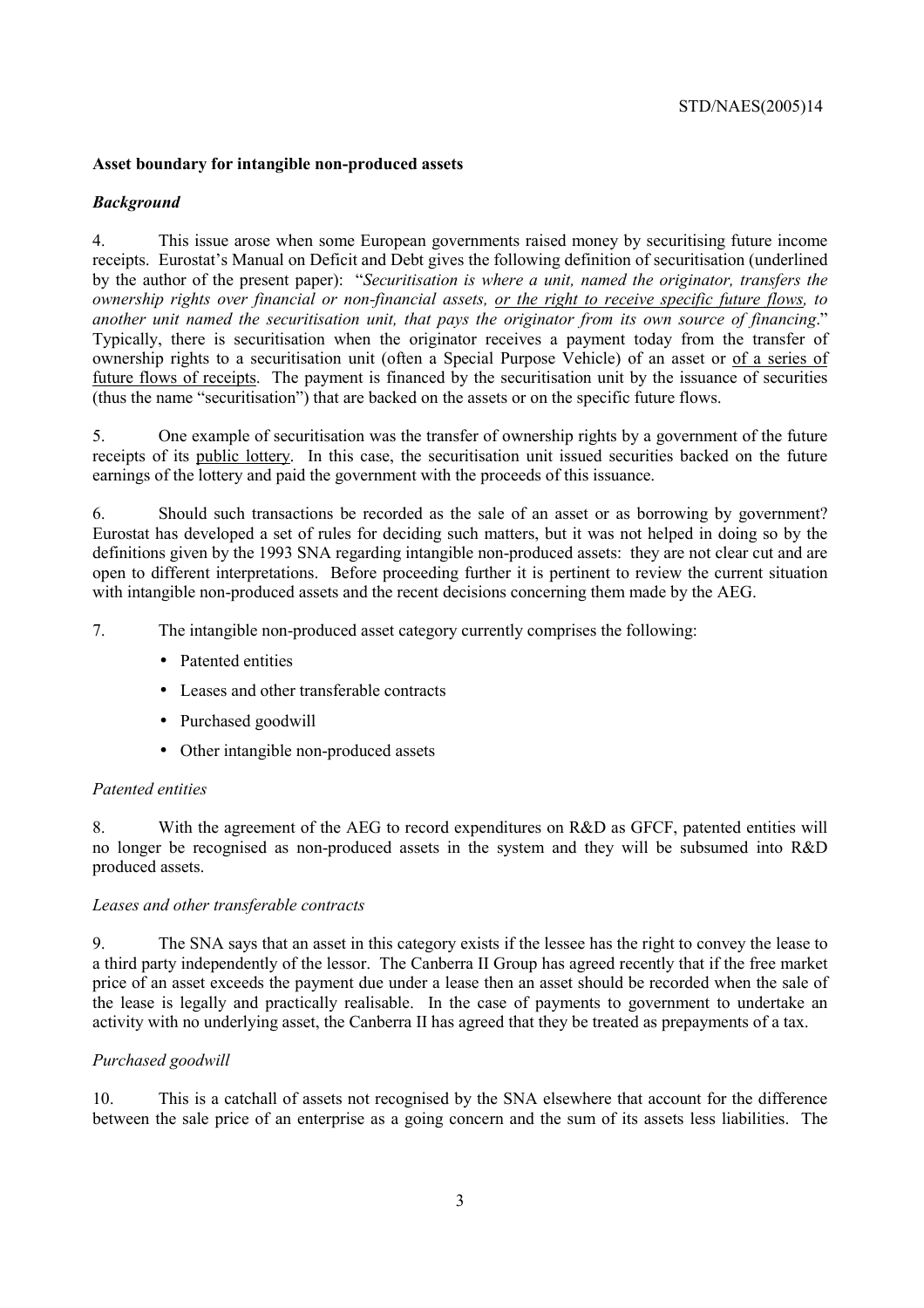## STD/NAES(2005)14

unrecognised assets are thought to include brand names, logos, domain names, franchise rights, etc. The AEG has agreed to all the Canberra II recommendations on this issue, which are reproduced below.

- i) An asset class "Purchased goodwill and marketing assets" should replace the existing "Purchased goodwill". Marketing assets is the name given to brand names, logos, domain names, franchise rights and the like.
- ii) The economic nature of purchased goodwill and marketing assets should be clarified along the lines presented in this paper.
- iii) Valuation principles for purchased goodwill should be applied consistently, irrespective of whether the entity is a listed or unlisted corporation, a quasi corporation or unincorporated. They should be calculated as the excess of the purchase (or takeover) value of a business over the value of the other assets and liabilities otherwise identified in the SNA system for that business.
- iv) Internally generated goodwill should continue to be excluded, except where its value is evidenced by a sale. In the case of internally generated goodwill, this occurs only with the sale of a business. In the case of marketing assets it can also occur with their independent sale.
- v) The assets should continue to be classified as non-produced assets, even though their value is often driven by productive activity. However, further consideration will be given by the Canberra II Group to whether a term can be found that better reflects the nature of these assets. This will be addressed in the issues paper concerning Classification and terminology of assets (issue  $27$ )<sup>1</sup>.
- vi) The assets should not be amortised at a predetermined rate but made subject to an impairment test consistent with the international accounting standards for these assets

## *Other intangible assets*

11. This category is used for assets not elsewhere categorised. Several EU countries currently record mobile phone licences in it.

## *Securitisation and anticipated income*

12. In most cases of securitisation of future income flows, it is not the rights to the income that are used as collateral, but the obligation of the government to use a sufficient amount of the future income to repay the borrowing in full. If more income is earned than is needed to repay the borrowing, the excess is retained by the government. Because receipts of future income are uncertain, usually "rights" to considerably more income than is necessary to repay the borrowing is used as collateral.

13. If the rights to future government revenue could be an asset, then all future government income in other words, the power to tax—would be an asset. It is agreed that the power to tax is not an economic asset for the purpose of the SNA.

14. Recognising anticipated income as an asset would be similar to valuing a zero coupon bond at its maturity value rather than at its current market value or valuing a fixed asset with all expected benefits at their undiscounted values. We clearly do not do that in the SNA and should make it clear that using the likelihood of future income as collateral does not create an economic asset.

 $\overline{a}$ 1 One suggestion is that it be renamed "other non-financial assets" and be at the same classification level as "produced assets" and "natural assets".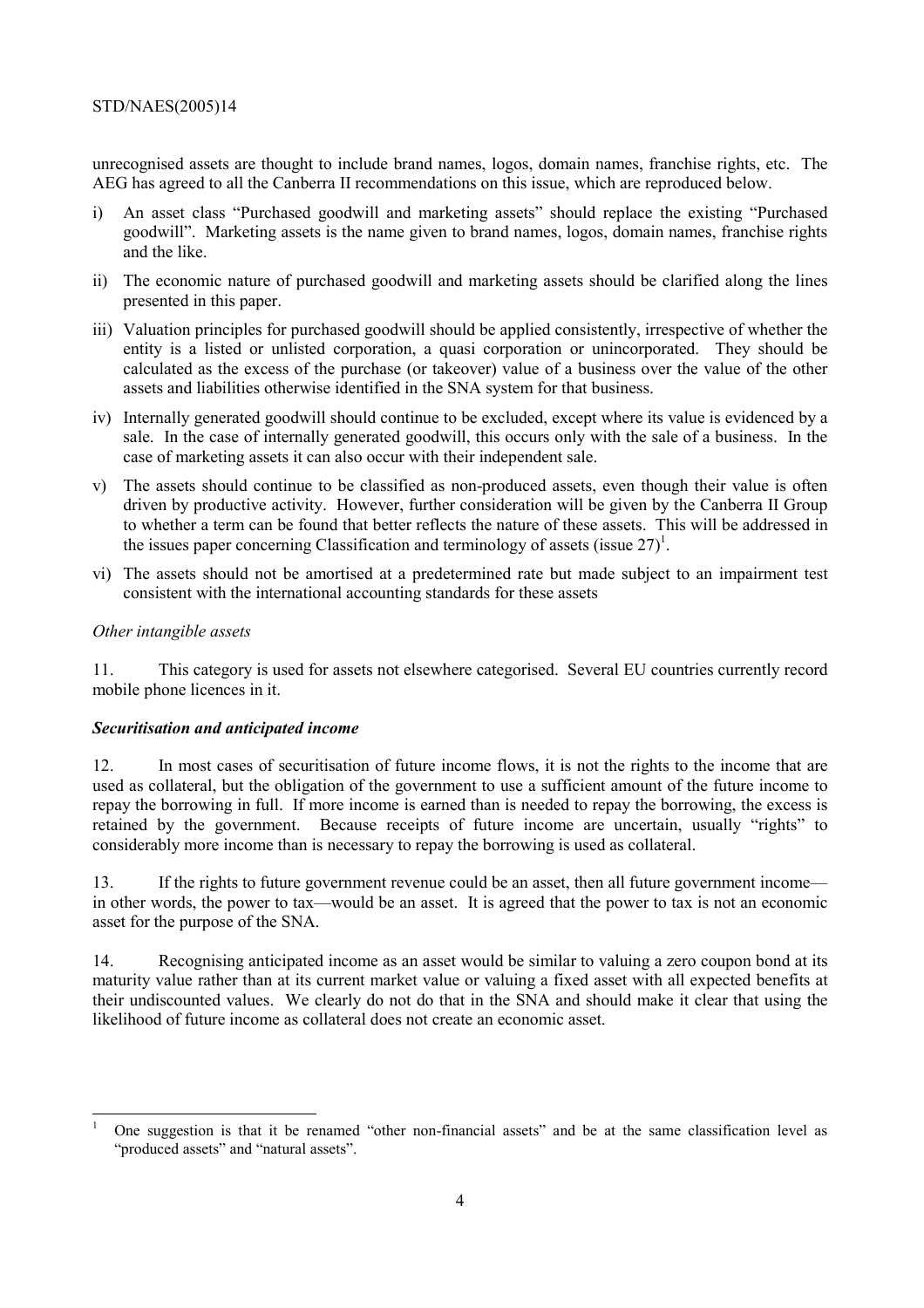15. Finally, it should be noted that observing that the government is likely to collect a certain type of income in the future has no effect on the country's productive capacity. As such, the anticipated income cannot be a non-financial asset.

16. Thus, there is clearly a need to make it clear in the SNA that anticipated future government revenue is not an asset, and certainly not a non-financial asset. What to do? First, it can be made clear in the definition of an asset that the securitisation of anticipated government revenue is excluded and this can be repeated in the definition of intangible non-produced assets. Second, the category "other intangible assets" can be eliminated. As long as this category exists, there is the potential for inventive accountants to attempt to use it to create phoney assets. Presumably, mobile phone licences have been put in this category because they were not transferable, and so could not be put in "leases and other transferable contracts". The solution is to either create a separate category for mobile phone licences or change the definition of "leases and other transferable contracts" to allow transferable contracts. It has been argued before that transferability is a weak condition because an enterprise owning a licence or a lease can always be taken over by another enterprise. Therefore the second option is preferred.

17. In page 310, intangible non-produced assets are defined as: "… constructs of society. They are evidenced by legal or accounting actions, such as the granting of a patent or the conveyance of some economic benefit to a third party. Some entitle their owners to engage in certain specific activities and to exclude other institutional units from doing so except with the permission of the owner. Intangible non produced assets consist of patented entities, leases and other transferable contracts, purchased goodwill and other intangible non-produced assets."

18. In page 295 (paragraph 13.62) the SNA explains: "Intangible non produced assets entitle their owners to engage in certain specific activities or to produce certain specific goods or service and to exclude other institutional units from doing so except with the permission of the owner. The owners of the assets may be able to earn monopoly profits by restricting the use of the assets to themselves. Included are patented entities, leases and other transferable contracts, and purchased goodwill."

19. The first definition (page 310) is quite general. First, the term "*construct of society*" is quite vague and leaves open a number of possibilities. Second, the existence of "an *accounting action, such as the conveyance of some economic benefit to a third party*" is also a quite general criterion. The following examples in the paragraph are not exhaustive and appear to leave the door open for such things as the securitisation of anticipated government revenue.

20. The second definition (page 295) is more specific and makes it clear that the ownership of the asset entitles the owner to engage in a productive activity from which it earns income. This clearly excludes the securitisation of government revenue, in which the purchaser of the asset does not engage in any productive activity at all.

## *Recommendations*

- 21. The following changes should be made to the SNA
- i) The definition of an asset and the definition of an intangible non-produced asset should make clear that the securitisation of government revenue and expected future government revenue are not assets in the system.
- ii) The category "other intangible non-produced assets" should be eliminated, and the category "leases and other transferable contracts" should be redefined to exclude the requirement of transferability.